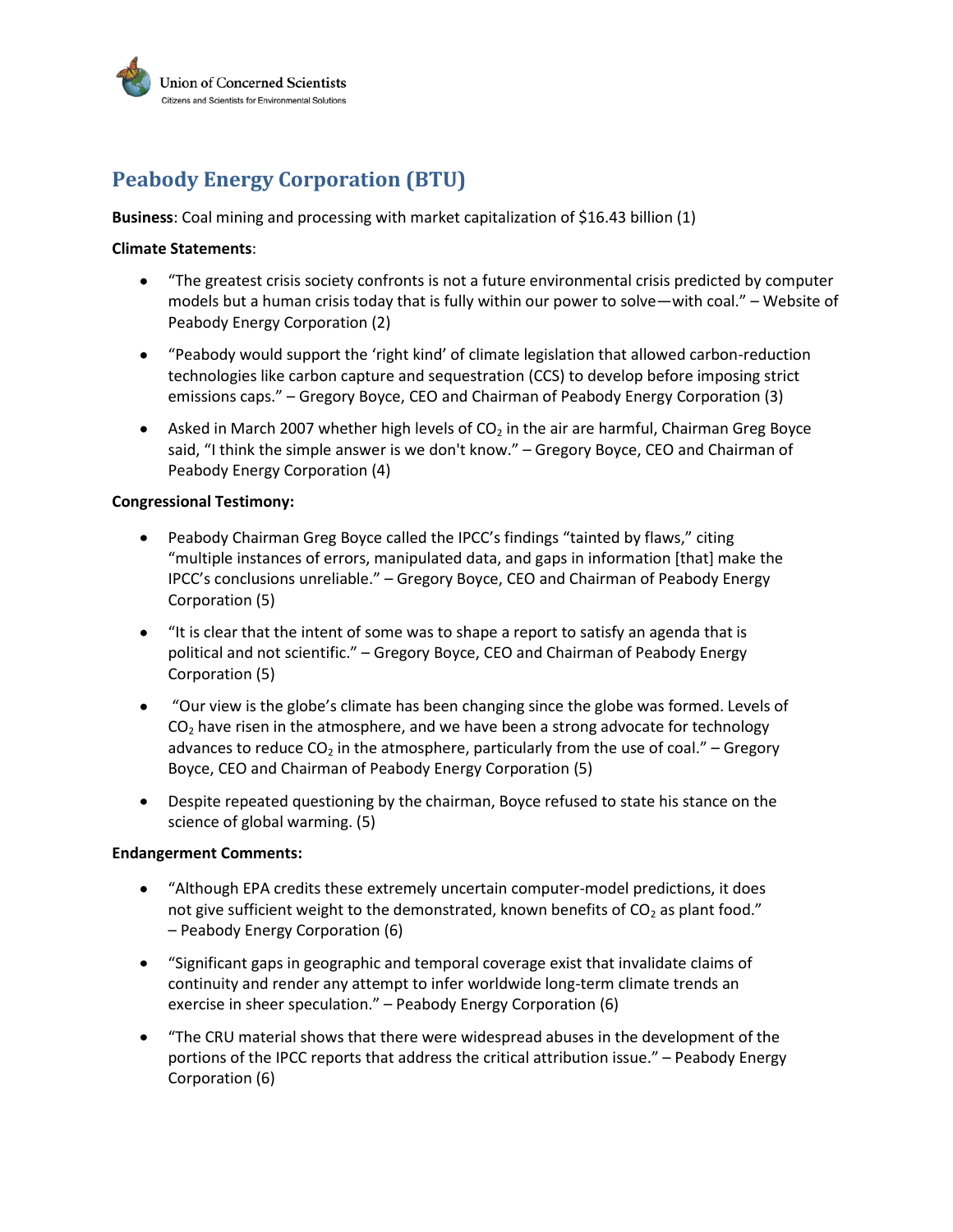

"In fact, the IPCC intentionally omitted reference to peer-reviewed scientific studies which were inconsistent with the IPCC's contention that climate models run with changing orbital parameters accurately capture the reconstructed temperature patterns." – Peabody Energy Corporation (6)

**Securities and Exchange Commission:** "We continue to support clean-coal technology development and other initiatives addressing global climate change through our participation in a number of projects in the U.S., China, and Australia." (7)

**Trade Organization Affiliations**: Alliance for Energy and Economic Growth, (8) American Coalition for Clean Coal Electricity, (9) Business Roundtable, (10) Center for Energy and Economic Development (board member), (11) National Association of Manufacturers (board member), (12) National Mining Association (board member), (13) and U.S. Chamber of Commerce (board member) (14)

**Think Tank/Environmental Group Affiliations:** George C. Marshall Institute (15)

**Contributions**: Ratio of pro-climate to anti-climate contributions: 1:4.01 Contributions both to pro- and anti-climate members of Congress: \$684,283 (16)

**Federal Lobbying:** \$33,417,280 from 2002–2010. Peaked at \$8,404,000 in 2008. (16)

**Shareholder Proposals:** In 2006 the New York City Employees Retirement System, a shareholder of Peabody Energy Corporation, filed a resolution seeking "greater analysis and disclosure from the company about the financial impacts posed by global climate change." The resolution was withdrawn without a vote after Peabody Energy Corporation agreed to release a sustainability report that would specifically cover climate change. (17)

**Miscellaneous:** Peabody funded the American Energy Security Study, which spun off AmericanEnergySecurity.com. This website publishes stories that undermine established climate science. Peabody has donated at least \$500,000 to American Solutions for Winning the Future (18) (19).

Peabody's "Coal can do that" marketing campaign has an active website, which has run print ads promoting the green bona fides of coal and CCS. (20)

## **Works Cited**

1. YCharts*.* 2009–2011. Online at *ycharts.com/*, accessed July 20, 2011.

2. Peabody Energy Corporation. 2011. Energy access for all with green coal*.* Online at *www.peabodyenergy.com/content/224/Video-Gallery/Energy-Access-For-All*, accessed October 3, 2011.

3. Snyder, J. 2010. Dems pressure coal execs to drop opposition to climate legislation. *The Hill,* April 14. Comments by Gregory Boyce, CEO and Chairman of Peabody Energy. Online at *thehill.com/business-alobbying/92341-dems-pressure-coal-execs-to-back-climate-legislation*, accessed October 3, 2011.

4. Bloomberg. 2007. Coal? Yes, coal. *Bloomberg Businessweek,* May 7. Gregory Boyce was the CEO and chairman of Peabody Energy. Online at *www.businessweek.com/magazine/content/07\_19/b4033075.htm*, accessed October 3, 2011.

5. Boyce, G.H. 2010. Prepared statement for a hearing, "The role of coal in a new energy age," of the U.S. House Select Committee on Energy Independence and Global Warming, April 14. Gregory H. Boyce was chairman and CEO of Peabody Energy. Online at

*globalwarming.house.gov/files/HRG/FullTranscripts/111-16\_2010-04-14.pdf*, accessed October 3, 2011.